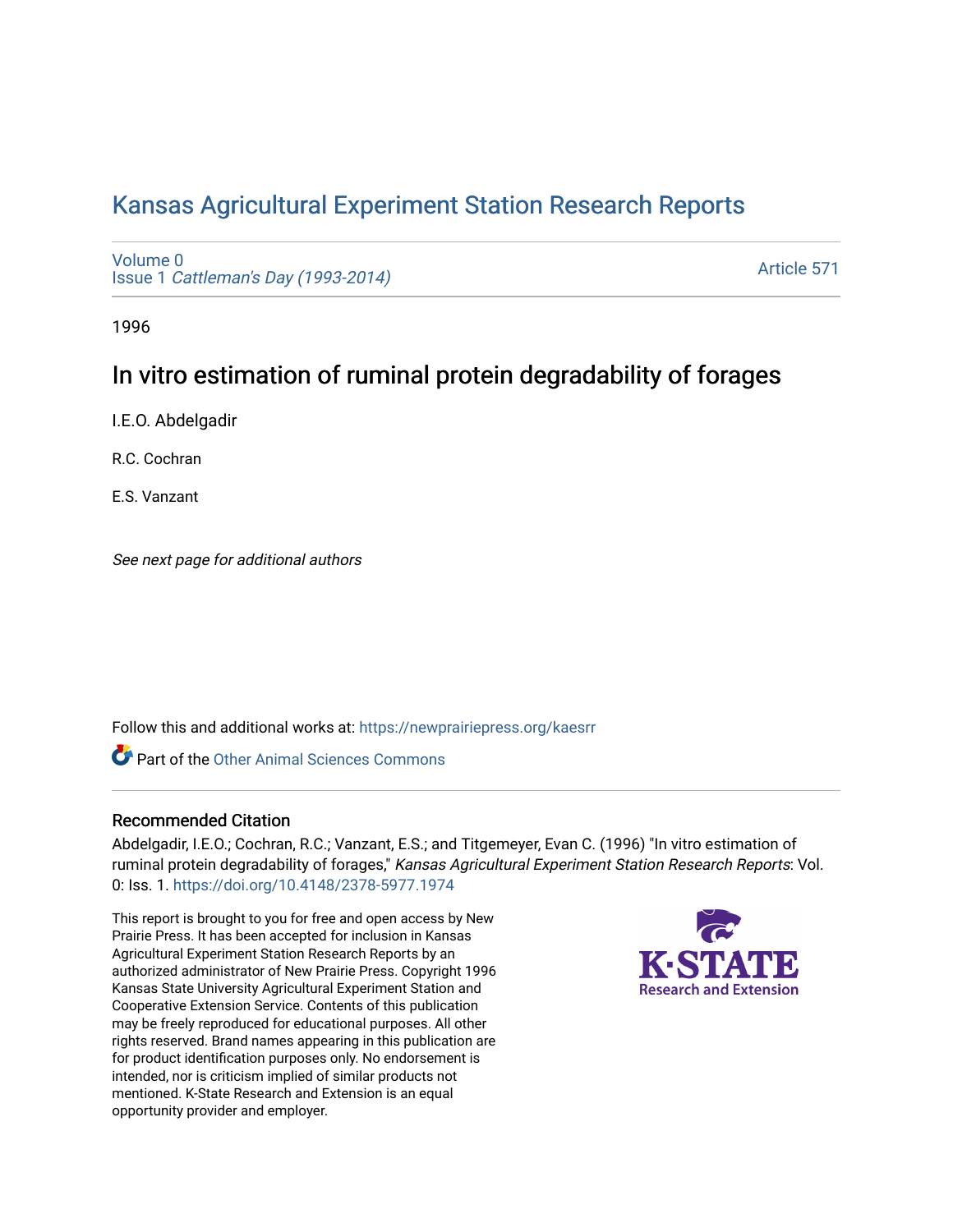## In vitro estimation of ruminal protein degradability of forages

## Abstract

Ruminal degradation of alfalfa and prairie hay protein was estimated using a proteolytic enzyme from Streptomyces griseus with or without pretreatment with cellulase or a broad spectrum carbohydrase (driselase). Estimates of the undegradable intake protein (UIP) as a percentage of total protein derived from the protease alone were higher than that measured in the animal (i.e., in vivo). Pretreatment of hay samples with cellulase (48 h incubation) or driselase improved the accuracy of UIP predictions compared with those determined using the protease alone.

## Keywords

Cattlemen's Day, 1996; Kansas Agricultural Experiment Station contribution; no. 96-334-S; Report of progress (Kansas State University. Agricultural Experiment Station and Cooperative Extension Service); 756; Beef; Protein degradability; Cellulase; Driselase; Forage

## Creative Commons License



This work is licensed under a [Creative Commons Attribution 4.0 License](https://creativecommons.org/licenses/by/4.0/).

## Authors

I.E.O. Abdelgadir, R.C. Cochran, E.S. Vanzant, and Evan C. Titgemeyer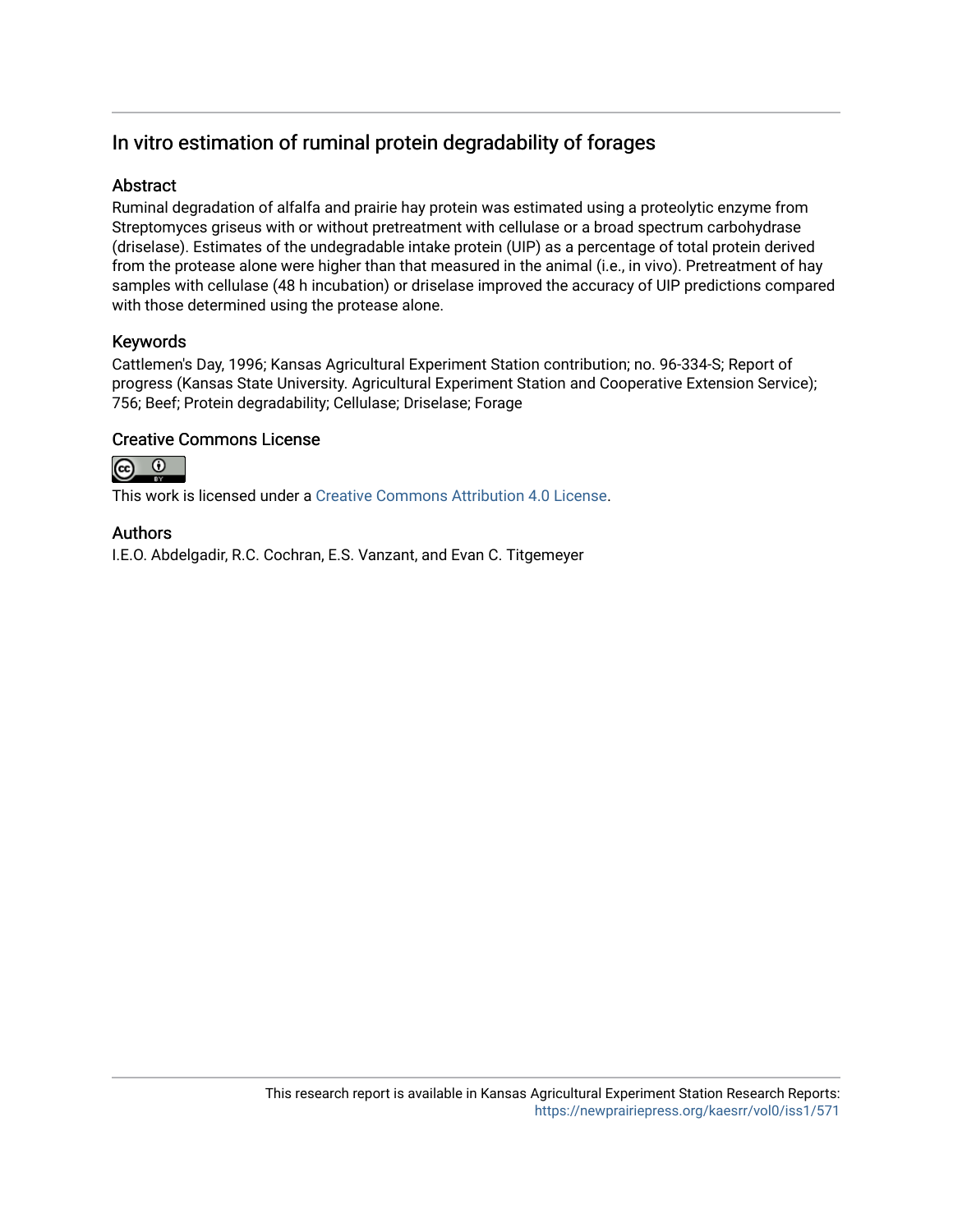#### *IN VITRO* **ESTIMATION OF RUMINAL PROTEIN DEGRADABILITY OF FORAGES**

*I.E.O. Abdelgadir, R. C. Cochran, E. C. Titgemeyer, and E. S. Vanzant <sup>1</sup>*

#### **Summary**

Ruminal degradation of alfalfa and prairie hay protein was estimated using a proteolytic enzyme from *Streptomyces griseus* with or without pretreatment with cellulase or a broad spectrum carbohydrase (driselase). Estimates of the undegradable intake protein (UIP) as a percentage of total protein derived from the protease alone were higher than that measured in the animal (i.e., *in vivo*). Pretreatment of hay samples with cellulase (48 h incubation) or driselase improved the accuracy of UIP predictions compared with th ose determined using the protease alone.

(Key Words: Protein Degradability, Cellulase, Driselase, Forage.)

#### **Introduction**

Forage protein includes that degraded in the rumen (degradable intake protein = DIP) and that escaping the rumen (undegradable intake protein = UIP). New feeding systems for ruminants require knowledge of the DIP and UIP contents of feedstuffs. Either of these can be measured by use of intestinally fistulated animals (*in vivo*), by nylon bags placed in the rumen of fistulated livestock (*in situ*), or by laboratory procedures. Once one fraction is known (DIP or UIP), the other ca n be calculated as the difference from total protein. *In vivo* and *in situ* estimations of UIP require maintenance of intestinally and (or) ruminally fistulated animals, which are typically unavailable to commercial feed laboratories. *In vitro* procedures using

semipurified proteolytic enzymes have shown promise as routine laboratory t echniques for this purpose. However, fibrous components of forages may affect results derived from proteolytic enzymes alone. Therefore, w e designed this experiment to evaluate the effect of pretreating forages with fiber digesting enzymes (cellulase or driselase) when attempting to determine the UIP value using a standard proteolytic enzyme assay.

#### **Experimental Procedures**

Ruminal protein degradation of samples of alfalfa and prairie hay samples was estimated using a protease from *Streptomyces griseus*. The *in vitro* procedure was preceded by incubation with cellulase, driselase, acetate buffer, or no pretreatment. Cellulase and d riselase concentrations were determined in a preliminary experiment and represented 8000 units of cellulase and 800 mg of driselase per g of hay sample. Cellulase, driselase, or acetate buffer pretreatments consisted of incubating alfalfa or prairie hay samples containing 15 mg nitrogen at  $39^{\circ}$ C for 2 or 48 hours. After the appropriate incubation time, samples were treated with the *S. griseus* protease for .25, .5, 1, 2, 4, 8, 12, 24, and 48 h. Following incubation, samples were filtered, residues were washed with deionized water, and nitrogen content in residues was determined. The UIP content was expressed as a percentage of total protein. In each run, cellulase, driselase, and acetate buffer pretreatment, no pretreatment (control), and blanks were included.

<sup>&</sup>lt;sup>1</sup>KSU Agricultural Research Center - Hays.